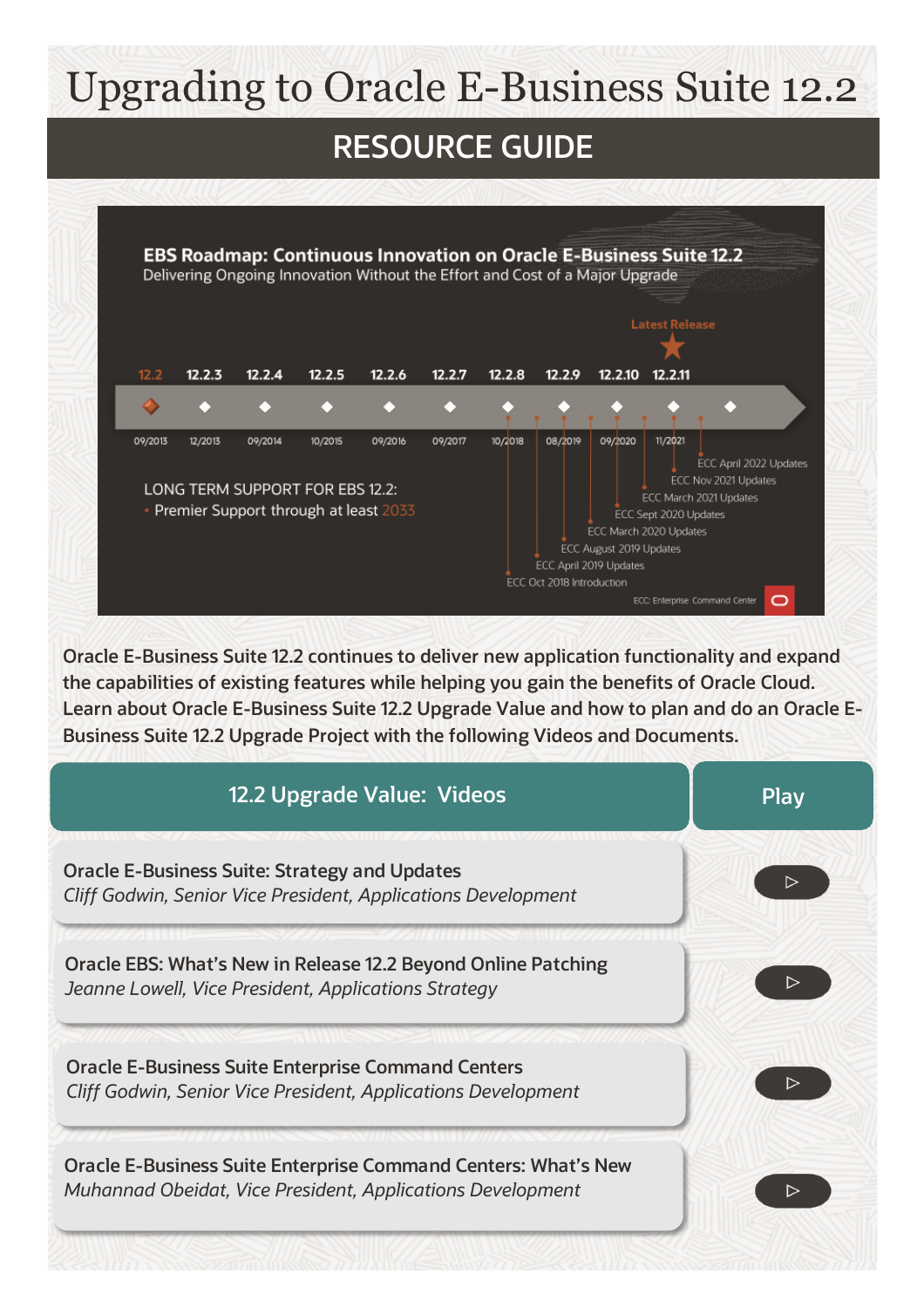### Upgrading to Oracle E-Business Suite 12.2

#### **RESOURCE GUIDE**

| 12.2 Upgrade Value: Documents                                                                                                 | <b>Read</b>      |
|-------------------------------------------------------------------------------------------------------------------------------|------------------|
| <b>Oracle E-Business Suite Roadmap</b>                                                                                        | <b>PDF</b>       |
| Oracle E-Business Suite 12.1 & 12.2 Release Content Documents                                                                 | Doc 1302189.1    |
| <b>Oracle Enterprise Command Centers Brief</b>                                                                                | <u>PDF</u>       |
| 12.2 Upgrade Project: Videos                                                                                                  | <b>Play</b>      |
| Planning Your Oracle E-Business Suite Upgrade to Release 12.2<br>Anne Carlson, Senior Director, Applications Strategy         |                  |
| <b>Maintenance and Online Patching for Oracle E-Business Suite 12.2</b><br>Elke Phelps, Product Management Director           |                  |
| 12.2 Technical Upgrade Overview and Process Flow<br>Udayan Parvate, Senior Director, Release Engineering                      | $\triangleright$ |
| E-Business Suite 12.2 Upgrade Best Practices to Minimize Downtime<br>Samer Barakat, Senior Director, Applications Performance |                  |
| Migrating & Managing Customizations for Oracle E-Business Suite 12.2<br>Santiago Bastidas, Product Management Director        |                  |
|                                                                                                                               |                  |
|                                                                                                                               |                  |